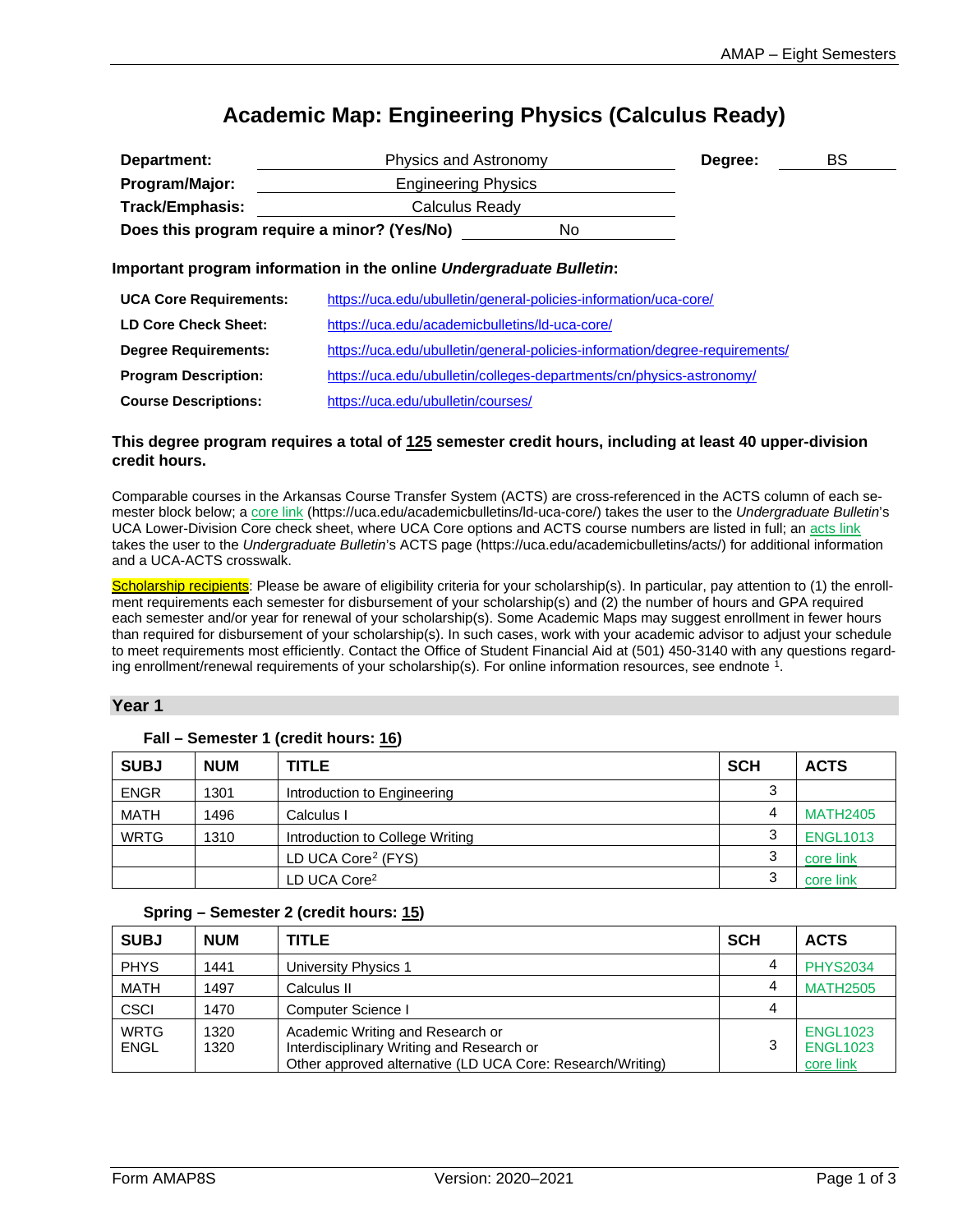## **Year 2**

| <b>SUBJ</b> | <b>NUM</b> | <b>TITLE</b>         | <b>SCH</b> | <b>ACTS</b>     |
|-------------|------------|----------------------|------------|-----------------|
| <b>PHYS</b> | 1442       | University Physics 2 | Δ          | <b>PHYS2044</b> |
| <b>MATH</b> | 2471       | Calculus III         | Δ          | <b>MATH2603</b> |
| <b>CSCI</b> | 1480       | Computer Science II  | 4          |                 |
| <b>ENGR</b> | 2311       | <b>Statics</b>       | ◠<br>Ő     |                 |

### **Fall – Semester 3 (credit hours: 15)**

## **Spring – Semester 4 (credit hours: 17)**

| <b>SUBJ</b> | <b>NUM</b> | <b>TITLE</b>                                     | <b>SCH</b> | <b>ACTS</b> |
|-------------|------------|--------------------------------------------------|------------|-------------|
| <b>PHYS</b> | 2443       | University Physics 3                             | 4          |             |
| <b>ENGR</b> | 2447       | Electronics                                      | 4          |             |
| <b>ENGR</b> | 3311       | <b>Engineering Dynamics</b>                      |            |             |
| <b>MATH</b> | 3331       | Ordinary Differential Equations (UD UCA Core: C) |            |             |
|             |            | LD UCA Core <sup>2</sup>                         | $\sim$     | core link   |

### **Year 3**

## **Fall – Semester 5 (credit hours: 15)**

| <b>SUBJ</b> | <b>NUM</b> | <b>TITLE</b>                      | <b>SCH</b> | <b>ACTS</b> |
|-------------|------------|-----------------------------------|------------|-------------|
| <b>PHYS</b> | 3360       | Electromagnetism 1                |            |             |
| <b>ENGR</b> | 3421       | Robotics 1                        | 4          |             |
| <b>ENGR</b> | 3447       | Microelectronics                  | 4          |             |
|             |            | Engineering Elective <sup>3</sup> | 4          |             |

## <span id="page-1-0"></span>**Spring – Semester 6 (credit hours: 17)**

| <b>SUBJ</b> | <b>NUM</b>   | <b>TITLE</b>                                                       | <b>SCH</b> | <b>ACTS</b> |
|-------------|--------------|--------------------------------------------------------------------|------------|-------------|
| <b>PHYS</b> | 3361         | Electromagnetism 2                                                 | 3          |             |
| <b>ENGR</b> | 3410         | <b>Microcontrollers</b>                                            | 4          |             |
| <b>ENGR</b> | 4421         | Robotics 2                                                         | 4          |             |
|             |              | LD UCA Core <sup>2</sup>                                           | 3          | core link   |
| PHIL        | 3320<br>4320 | Ethics (UD UCA Core: I, R) or<br>Applied Ethics (UD UCA Core D, R) | 3          |             |

### **Year 4**

## **Fall – Semester 7 (Credit hours: 15)**

| <b>SUBJ</b> | <b>NUM</b> | <b>TITLE</b>                      | <b>SCH</b> | <b>ACTS</b> |
|-------------|------------|-----------------------------------|------------|-------------|
| <b>PHYS</b> |            | Physics Elective <sup>3</sup>     |            |             |
| <b>ENGR</b> |            | Engineering Elective <sup>3</sup> |            |             |
| <b>ENGR</b> | 4311       | Senior Design 1                   |            |             |
|             |            | LD UCA Core <sup>2</sup>          |            | core link   |
|             |            | LD UCA Core <sup>2</sup>          | ົ          | core link   |